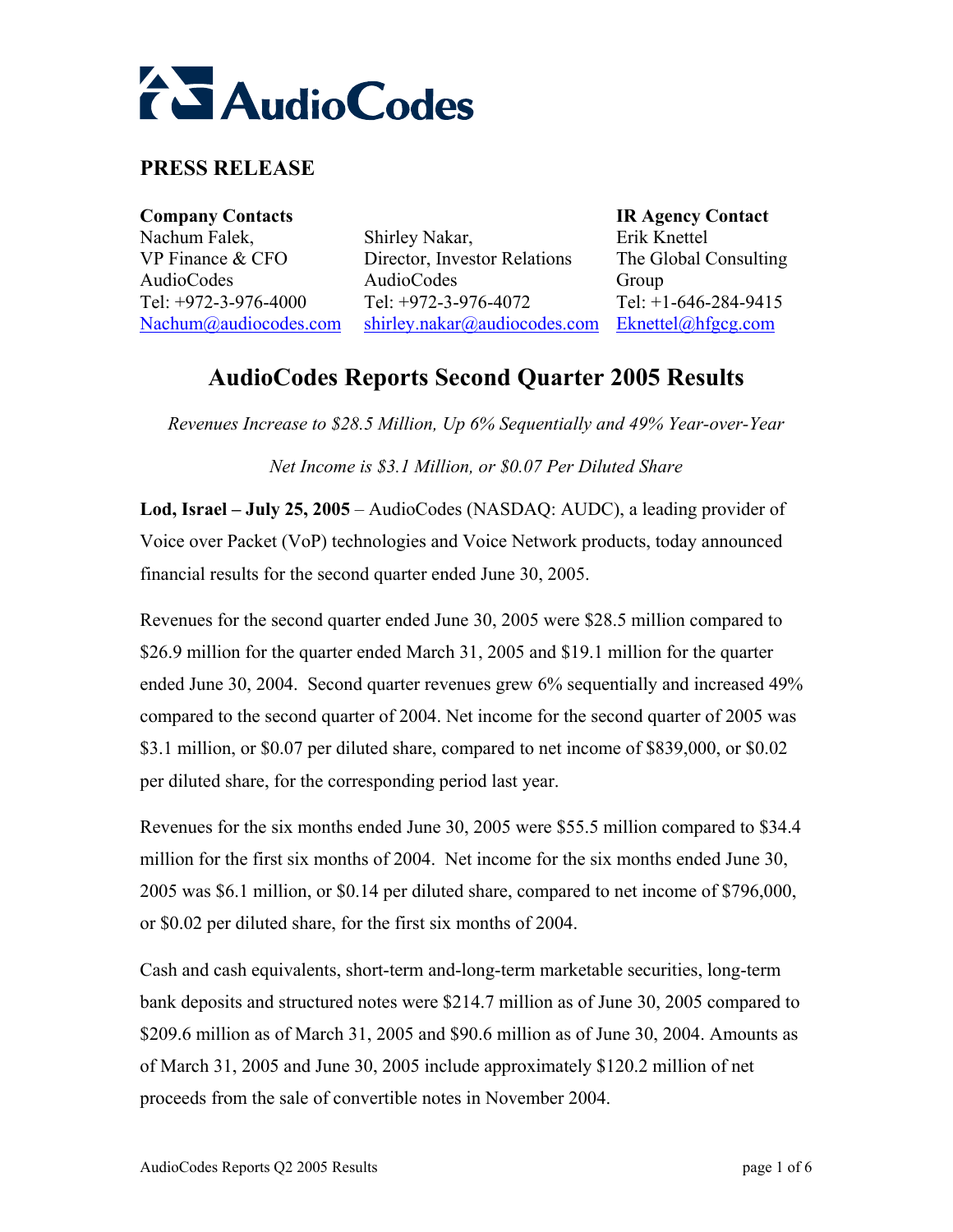ìWe are pleased to report yet another quarter of growth for AudioCodes, our fifteenth consecutive quarter of revenue growth. AudioCodes' second quarter financial results reflect our continued success in executing our strategy of growing our VoIP networking business and increasing our penetration into the service providers' market," stated Shabtai Adlersberg, President, Chairman and CEO of AudioCodes. "With networking business revenues reaching 50% of our revenues this quarter, and good progress in wireline, cable and wireless market pursuits, we continue to build momentum in our industry. We have achieved design wins in emerging areas such as VoIP cable, fixed mobile convergence and cellular networks markets which are expected to provide new areas of growth for our business. This quarter we have increased investments in product development, support of our strategic partners and customers, and in expanding our global sales presence in international markets, which we believe should result in further growth in coming years."

ìWith a view to increasing product focus, and in line with previous reports, we have made progress this quarter in grouping our business and marketing operations into two main business lines: technology and networking. We believe that these changes will increase the cross organizational and cross geographical customer and product focus while allowing a stronger alignment and greater flexibility in meeting market needs," added Shabtai Adlersberg.

#### **Conference Call & Webcast Information**

AudioCodes will conduct a conference call on July 26, 2005 to discuss the second quarter 2005 financial results, which will be simultaneously Webcast at 9:00 A.M. Eastern Time. Investors are invited to listen to the call live via Webcast at the AudioCodes corporate Website at http://www.audiocodes.com.

#### **About AudioCodes**

AudioCodes Ltd. (NASDAQ: AUDC) enables the new voice infrastructure by providing innovative, reliable and cost-effective Voice over Packet technology and Voice Network products to OEMs, network equipment providers and system integrators. AudioCodes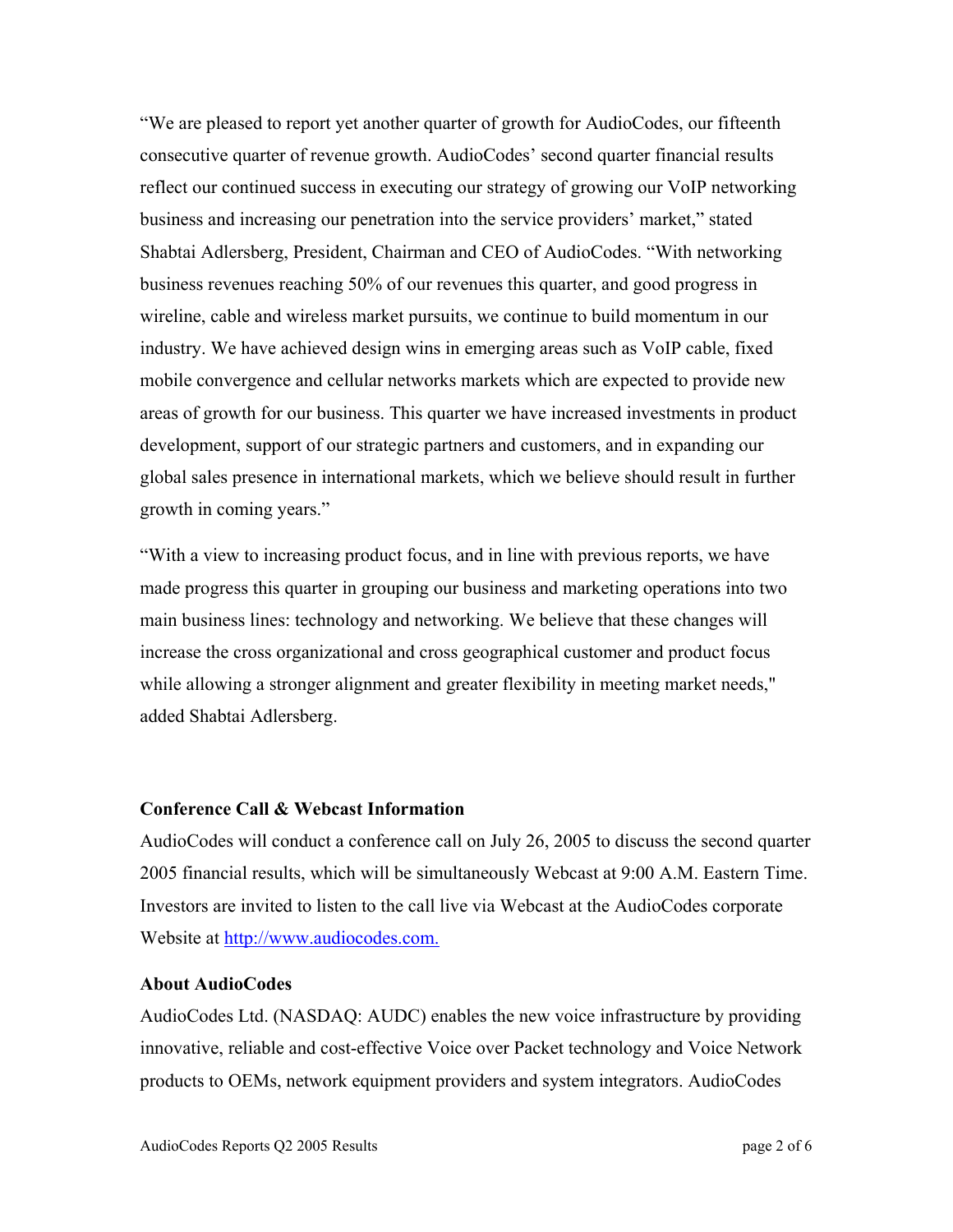provides its customers and partners with a diverse range of flexible, comprehensive media gateway and media processing technologies, based on VoIPerfect<sup> $TM$ </sup> – AudioCodes' underlying, best-of-breed, core media gateway architecture. The company is a market leader in voice compression technology and is a key originator of the ITU G.723.1 standard for the emerging Voice over IP market. AudioCodes voice network products feature media gateway and media server platforms for packet-based applications in the converged, wireline, wireless, broadband access, and enhanced voice services markets. AudioCodes enabling technology products include VoIP and CTI communication boards, VoIP media gateway processors and modules, and CPE devices. Its customers include the leading telecom and data network equipment providers globally. AudioCodes' headquarters and R&D facilities are located in Israel with an R&D extension in the U.S. Other AudioCodes' offices are located in Europe, the Far East, and Latin America. For more information on AudioCodes, visit www.audiocodes.com.

Statements concerning AudioCodes' business outlook or future economic performance; product introductions and plans and objectives related thereto; and statements concerning assumptions made or expectations as to any future events, conditions, performance or other matters, are "forward-looking statements" as that term is defined under U.S. Federal securities laws. Forward-looking statements are subject to various risks, uncertainties and other factors that could cause actual results to differ materially from those stated in such statements. These risks, uncertainties and factors include, but are not limited to: the effect of global economic conditions in general and conditions in AudioCodes' industry and target markets in particular; shifts in supply and demand; market acceptance of new products and continuing products' demand; the impact of competitive products and pricing on AudioCodes' and its customers' products and markets; timely product and technology development/upgrades and the ability to manage changes in market conditions as needed; and other factors detailed in AudioCodes' filings with the Securities and Exchange Commission. AudioCodes assumes no obligation to update the information in this release.

AudioCodes, AC, Ardito, AudioCoded, NetCoder, TrunkPack, VoicePacketizer, MediaPack, Stretto, Mediant, VoIPerfect and IPmedia are trademarks or registered trademarks of AudioCodes Limited. All other products or trademarks are property of their respective owners.

Summary financial data follows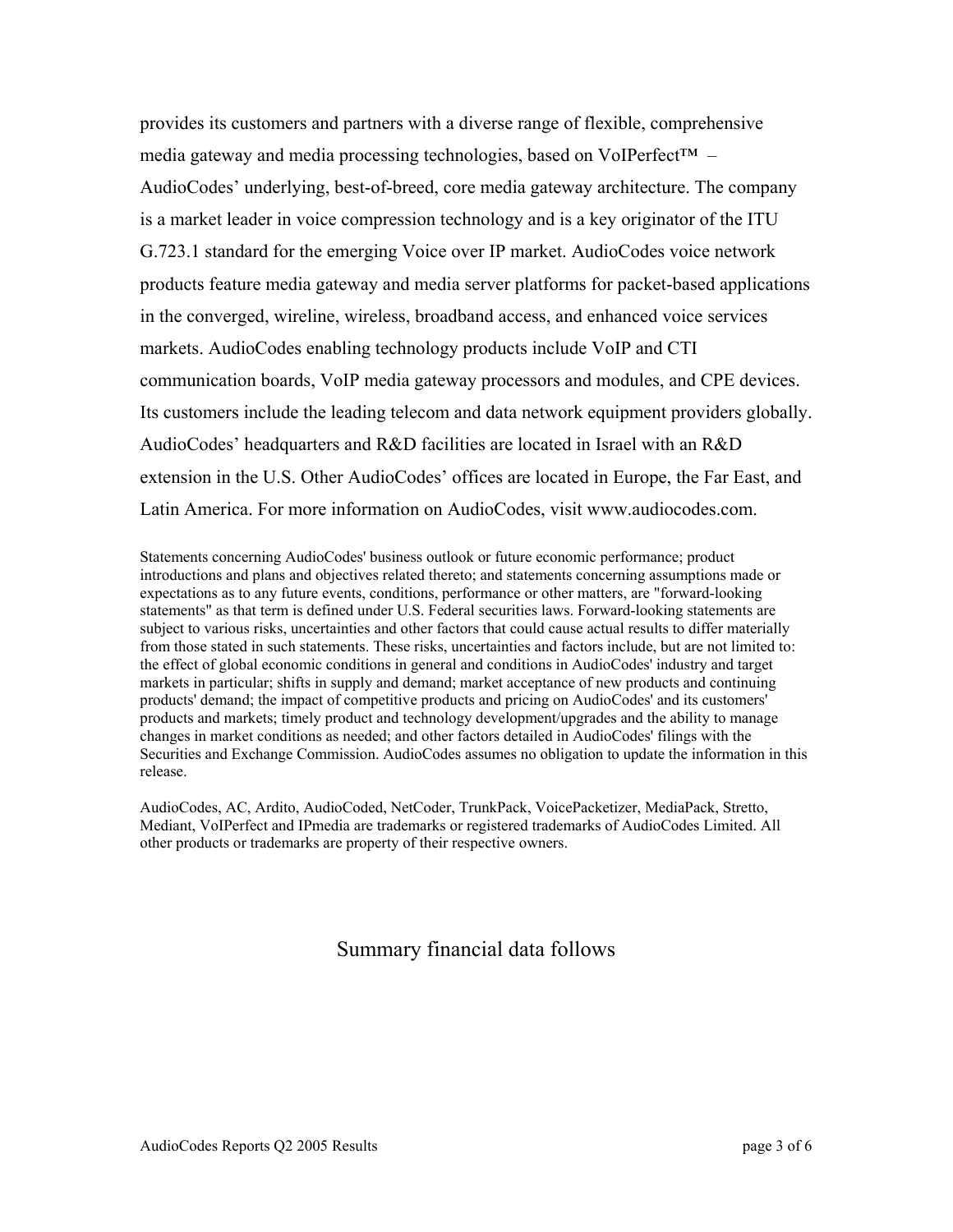#### **AUDIOCODES LTD. AND ITS SUBSIDIARIES CONDENSED INTERIM CONSOLIDATED BALANCE SHEETS**

### **U.S. dollars in thousands**

|                                              | <b>June 30,</b><br>2005 | December 31,<br>2004 |  |
|----------------------------------------------|-------------------------|----------------------|--|
|                                              | (Unaudited)             |                      |  |
| <b>ASSETS</b>                                |                         |                      |  |
| <b>CURRENT ASSETS:</b>                       |                         |                      |  |
| Cash and cash equivalents                    | \$135,126               | \$166,832            |  |
| Short-term marketable securities             | 1,036                   |                      |  |
| Trade receivables, net                       | 17,724                  | 14,470               |  |
| Other receivables and prepaid expenses       | 4,761                   | 4,608                |  |
| Inventories                                  | 9,359                   | 10,059               |  |
| Total current assets                         | 168,006                 | 195,969              |  |
| LONG-TERM INVESTMENTS:                       |                         |                      |  |
| Long-term bank deposits and structured notes | 60,264                  | 50,195               |  |
| Long-term marketable securities              | 18,259                  |                      |  |
| Investment in an affiliated company          | 325                     | 487                  |  |
| Severance pay funds                          | 4,824                   | 4,538                |  |
| Total long-term investments                  | 83,672                  | 55,220               |  |
| PROPERTY AND EQUIPMENT, NET                  | 6,420                   | 6,694                |  |
| INTANGIBLE ASSETS AND DEFERRED CHARGES, NET  | 3,524                   | 5,127                |  |
| <b>GOODWILL</b>                              | 19,135                  | 9,135                |  |
| Total assets                                 | \$280,757               | \$272,145            |  |
| <b>LIABILITIES AND SHAREHOLDERS' EQUITY</b>  |                         |                      |  |
| <b>CURRENT LIABILITIES:</b>                  |                         |                      |  |
| Trade payables                               | \$8,820                 | \$6,541              |  |
| Other payables and accrued expenses          | 16,292                  | 17,981               |  |
| Total current liabilities                    | 25,112                  | 24,522               |  |
| <b>ACCRUED SEVERANCE PAY</b>                 | 5,255                   | 4,978                |  |
|                                              |                         |                      |  |
| SENIOR CONVERTIBLE NOTES                     | 120,747                 | 120,660              |  |
| Total shareholders' equity                   | 129,643                 | 121,985              |  |
| Total liabilities and shareholders' equity   | \$280,757               | \$272,145            |  |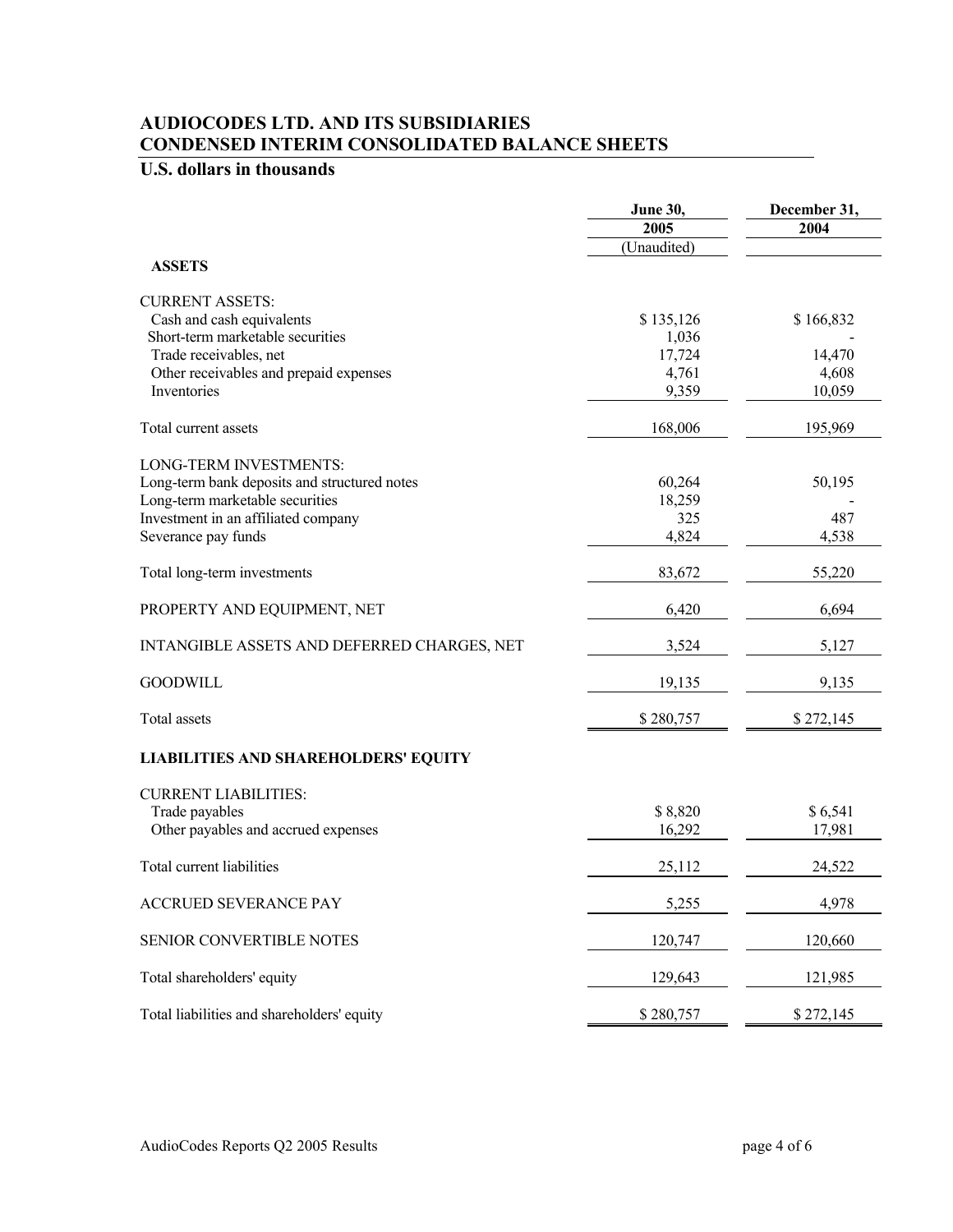#### **AUDIOCODES LTD. AND ITS SUBSIDIARIES CONDENSED INTERIM CONSOLIDATED STATEMENTS OF OPERATIONS**

### **U.S. dollars in thousands, except share and per share data**

|                                                                                                         | Six months ended<br><b>June 30,</b> |          | Three months ended<br><b>June 30,</b> |          |  |
|---------------------------------------------------------------------------------------------------------|-------------------------------------|----------|---------------------------------------|----------|--|
|                                                                                                         | 2005                                | 2004     | 2005                                  | 2004     |  |
|                                                                                                         | (Unaudited)                         |          | (Unaudited)                           |          |  |
| Revenues                                                                                                | \$55,459                            | \$34,435 | \$28,531                              | \$19,111 |  |
| Cost of revenues                                                                                        | 22,574                              | 14,577   | 11,632                                | 8,044    |  |
| Gross profit                                                                                            | 32,885                              | 19,858   | 16,899                                | 11,067   |  |
| Operating expenses:                                                                                     |                                     |          |                                       |          |  |
| Research and development, net                                                                           | 11,769                              | 9,113    | 6,101                                 | 4,721    |  |
| Selling and marketing                                                                                   | 12,330                              | 8,892    | 6,454                                 | 4,632    |  |
| General and administrative                                                                              | 2,846                               | 1,937    | 1,435                                 | 1,175    |  |
| Total operating expenses                                                                                | 26,945                              | 19,942   | 13,990                                | 10,528   |  |
| Operating income (loss)                                                                                 | 5,940                               | (84)     | 2,909                                 | 539      |  |
| Financial income, net                                                                                   | 874                                 | 229      | 546                                   | 150      |  |
| Equity in losses of an affiliated company                                                               | 470                                 | 1,153    | 214                                   | 494      |  |
| Income before taxes on income                                                                           | 6,344                               | 840      | 3,241                                 | 883      |  |
| Taxes on income                                                                                         | 288                                 | 44       | 148                                   | 44       |  |
| Net income                                                                                              | \$6,056                             | \$796    | \$3,093                               | \$839    |  |
| Basic net earnings per share                                                                            | \$0.15                              | \$0.02   | $$0.08$                               | \$ 0.02  |  |
| Diluted net earnings per share                                                                          | \$0.14                              | \$0.02   | \$0.07                                | \$ 0.02  |  |
| Weighted average number of shares used in<br>computing basic net earnings per share (in<br>thousands)   | 40,112                              | 38,203   | 40,197                                | 38,356   |  |
| Weighted average number of shares used in<br>computing diluted net earnings per share (in<br>thousands) | 43,204                              | 42,330   | 42,859                                | 42,064   |  |